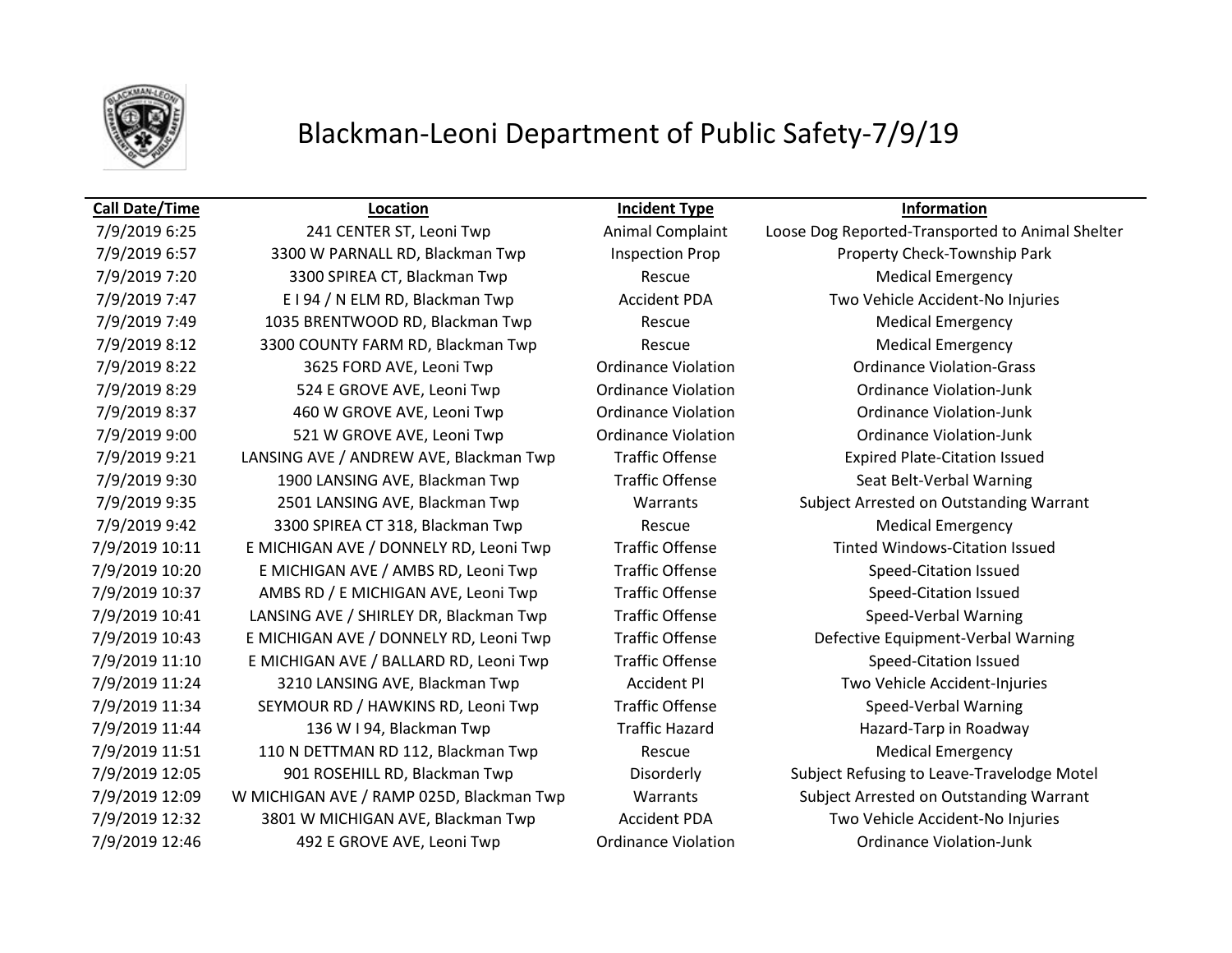

# Blackman-Leoni Department of Public Safety-7/9/19

## **Call Date/Time Location Incident Type Information**

7/9/2019 12:49 429 S LAKESIDE DR, Leoni Twp Crdinance Violation Crdinance Violation-Vehicle 7/9/2019 12:58 409 S LAKESIDE DR, Leoni Twp Ordinance Violation Ordinance Violation-Vehicle 7/9/2019 13:15 161 CHERRY ST, Leoni Twp Ordinance Violation Ordinance Violation-Vehicle 7/9/2019 13:28 3108 PAGE AVE, Leoni Twp Breaking & Entering Breaking and Entering Reported 7/9/2019 13:29 4314 KINGSTON LN, Blackman Twp Rescue Medical Emergency 7/9/2019 13:47 925 NAPOLEON RD, Leoni Twp Rescue Rescue Medical Emergency 7/9/2019 14:17 1700 W MICHIGAN AVE, Blackman Twp Larceny Larceny Retail Fraud-Wal-Mart 7/9/2019 14:30 3405 MULBERRY, Blackman Twp Breaking & Entering Breaking and Entering Reported 7/9/2019 14:48 1175 W PARNALL RD, Blackman Twp **Assist Assist Assist to Child Protective Services** 7/9/2019 14:59 3333 E MICHIGAN AVE, Leoni Twp Hit and Run Hit and Run Hit and Run Accident-No Injuries 7/9/2019 15:10 W MICHIGAN AVE / ROBINSON RD, Blackman Twp Traffic Offense Improper Lane Use-Verbal Warning 7/9/2019 15:15 2424 W MICHIGAN AVE, Blackman Twp Traffic Offense Tinted Windows-Citation Issued 7/9/2019 15:22 407 S DETTMAN RD, Leoni Twp Peace Officer Stand-By While Vehicle Picked-Up 7/9/2019 15:26 1996 W PARNALL RD, Blackman Twp Suspicious Situation Suspicious Situation Reported 7/9/2019 15:31 1559 WINNEBAGO LN, Leoni Twp Fire Fire Structure Fire-Mobil Home 7/9/2019 15:33 2600 LANSING AVE, Blackman Twp Disorderly Trouble with Subject Reported-Granger 7/9/2019 16:14 7580 NAPOLEON RD, Leoni Twp Suspicious Situation Suspicious Situation Reported 7/9/2019 16:28 5424 RIDGEWOOD VISTA DR, Leoni Twp Peace Officer Welfare Check on Subject-Unable to Locate 7/9/2019 16:42 WALZ RD / BRILLS LAKE RD, Leoni Twp Motorist Assist Motorist Assist-Vehicle Problems 7/9/2019 17:04 3910 E MICHIGAN AVE, Leoni Twp Stolen Vehicle Stolen Vehicle Reported-Suspect Identified 7/9/2019 17:29 3509 WAYLAND DR, Blackman Twp **Alarm Alarm False Burglar Alarm** False Burglar Alarm 7/9/2019 17:32 E I 94 / E M 60, Blackman Twp Disorderly Trouble with Subject Reported 7/9/2019 17:41 4013 BRIGGS CT, Blackman Twp Civil Dispute Civil Dispute Over Property Lines 7/9/2019 17:50 NAPOLEON RD / LEE RD, Leoni Twp Disorderly Trouble with Subjects Reported 7/9/2019 18:10 4081 DONNELY RD, Leoni Twp Larceny Larceny Reported-Keys Stolen 7/9/2019 18:15 1535 BOARDMAN RD, Blackman Twp Suspicious Situation Suspicious Subject Reported-Unable to Locate 7/9/2019 18:16 E SOUTH ST / FRANCIS ST, Jackson Assist Assist Assist to Jackson Police Department 7/9/2019 19:05 BRIGGS CT / W PARNALL RD, Blackman Twp Hit and Run Hit and Run Hit and Run Accident-No Injuries